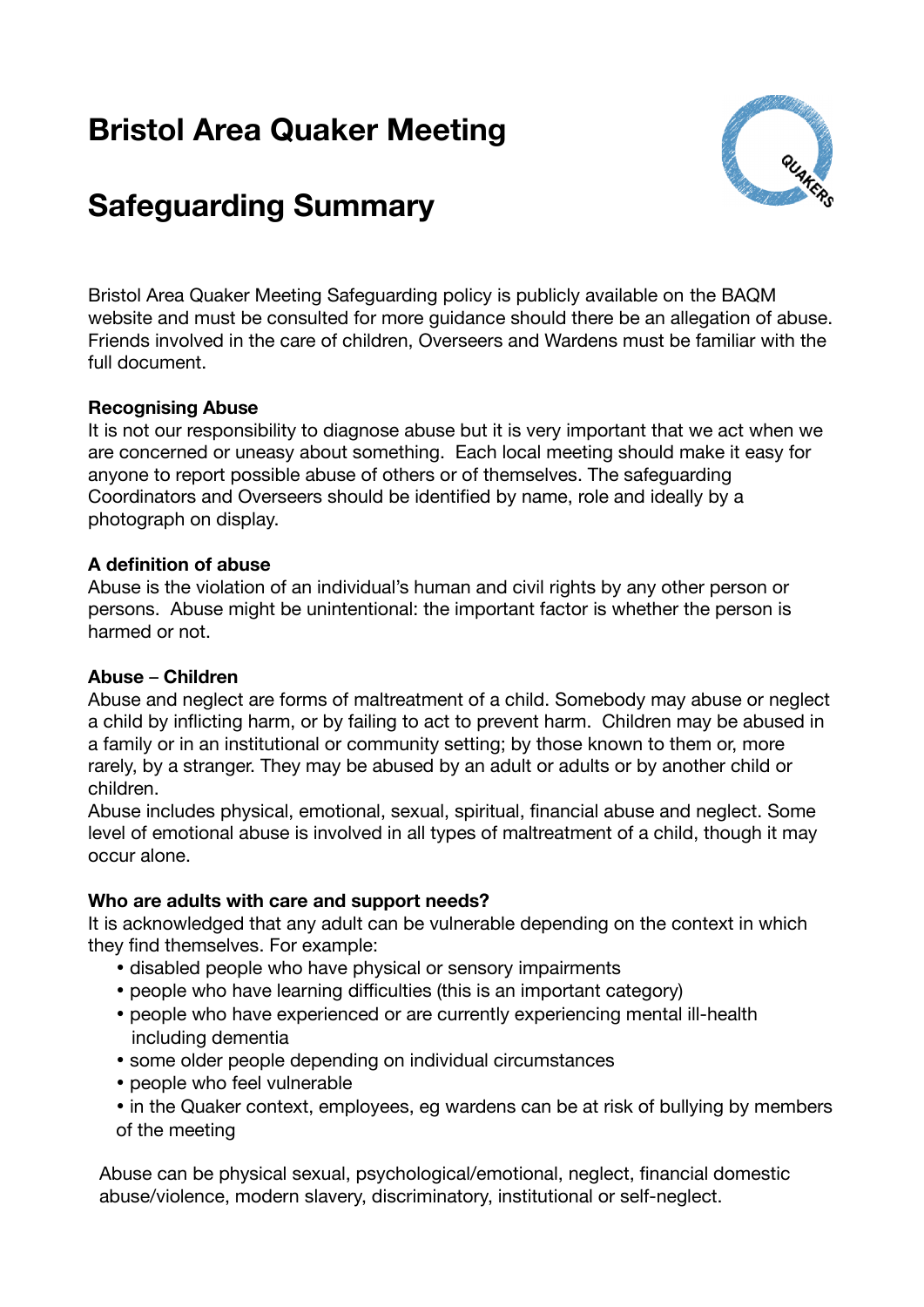#### **What should we do about it?**

Care must be taken in the way we respond if we identify possible abuse. Listen without interrupting. Show acceptance of what individuals say (however unlikely the story may sound) by reflecting back words or short phrases they have used. Remain calm. Be honest and don't make promises you can't keep regarding confidentiality and keeping secrets, particularly with children disclosing abuse. Use language that is age appropriate and takes into account any disabilities the person may have.

| Don't say                            |
|--------------------------------------|
| Why didn't you tell                  |
| anyone before?                       |
| I can't believe it. Are you sure?    |
| I'm shocked. Don't tell anyone else. |
| Why? How? When? Who? Where?          |
|                                      |

#### **Recording of concerns and confidentiality**

If anyone has concerns about a child, young person or adult they should make a note which should be factual and include the time and date of the incident. **Under no circumstance should anyone carry out their own investigation.**

#### **Wardens**

Letting agreements for regular groups that include children and or adults with care and support needs should stipulate that a copy of their current safeguarding policy be lodged with the meeting. This should be checked annually, so that the current copy is always held.

Wardens should follow this procedure, including any concern they may have about a member of a group using the meeting house.

#### **Allegations or Suspicion of Abuse or Neglect from or about a child or adult**

Listen to the child or adult, encourage them to speak e.g. "You have done the right thing in telling", but don't ask leading questions. Be honest and don't make promises you can't keep regarding confidentiality.

#### **What to do in cases of an Allegation of Abuse or Neglect**

Record what the child or adult says as soon as possible. Add your date and signature. Do not discuss the matter with anyone except the Co-ordinators.

Be aware of the definitions and possible signs of abuse. Check the Safeguarding Policies for more details. If you are worried about someone in your Meeting and are not sure if it is a safeguarding matter, call the Safeguarding Co-ordinators on 0117 299 3061 or talk to an Overseer in the first instance.

The person in receipt of allegations or suspicions of abuse should report concerns as soon as possible to a Safeguarding Coordinator.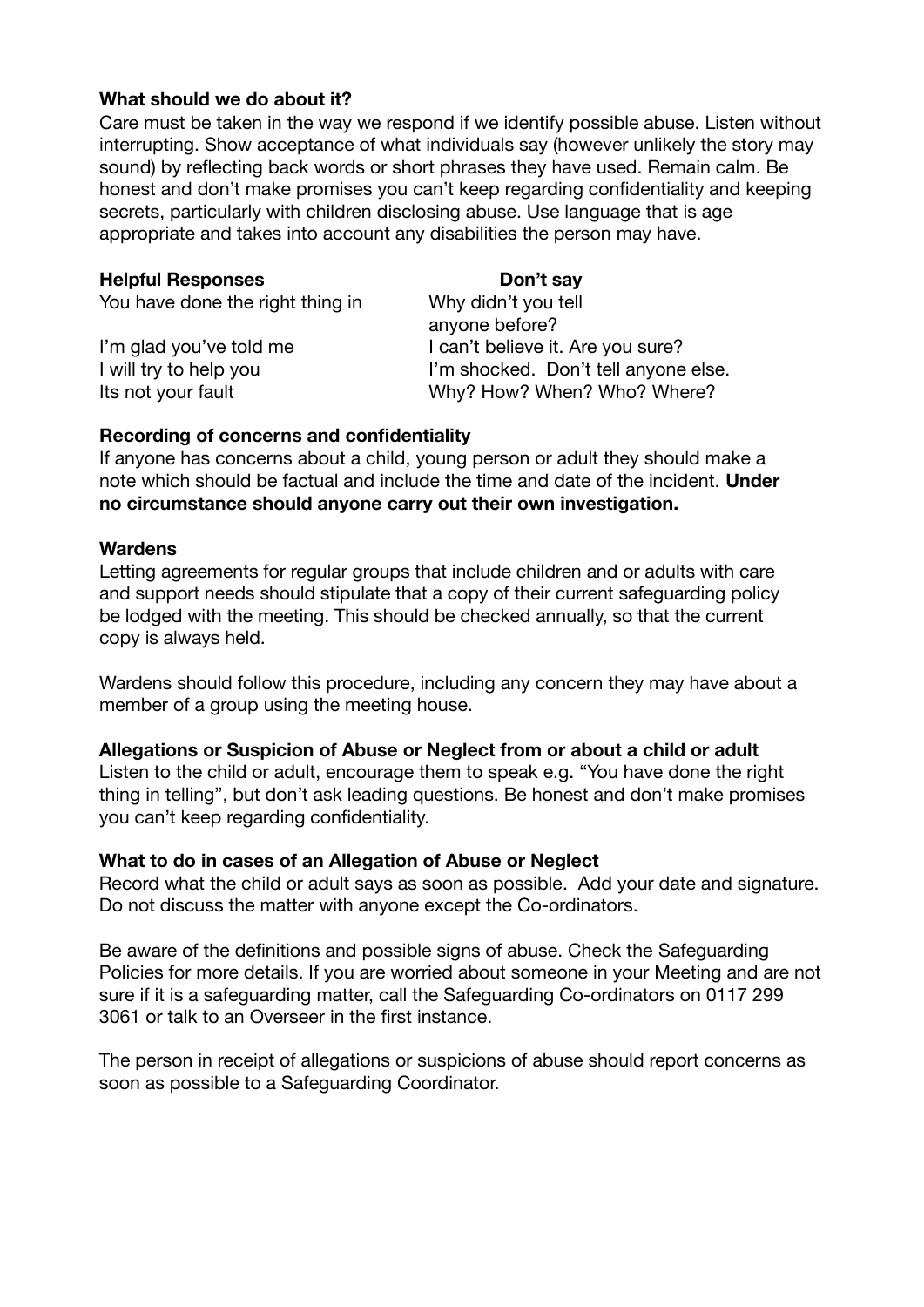**If there is immediate danger call 999 and ask for police.**

**Report your concerns as soon as possible to a safeguarding coordinator:**

**Lois Cox, Jon Fieldhouse, Geralyn Meehan**

## **Telephone number 0117 299 3061**

**or by email to** [safeguarding@bristolquakers.org.uk](./http:%2F%2Fjavascript:phoenixHandler.handleMailTo()

**Advice and help is always available 24/7 from [Thirtyone:eight](https://thirtyoneeight.org/): 0303 003 1111. Call them if the Safeguarding Coordinators are unavailable or if the suspicions implicate them.**

**Children's Services**

**Bristol: 0117 903 6444 South Gloucestershire: 01454 866000 North Somerset: 01275 888 808 Out of hours for all three local authorities: 01454 615 165 Police 101**

**Adults' Services**

**Bristol Care Direct: 0117 922 2700 South Gloucestershire: 01454 868007 North Somerset: 01275 888 801 Out of hours for all three local authorities: 01454 615 165 Police 101**

**Trustees are responsible for Safeguarding:**

**AM Clerk to Employment & Wellbeing Committee:** Geralyn Meehan *e***:** [eandw.clerk@bristolquakers.org.uk](mailto:eandw.clerk@bristolquakers.org.uk?subject=Safeguarding) *t***:** 07843 472502

**Clerk of Trustees: Gillian Whitehead** e**:** [trustees.clerk@bristolquakers.org.uk](mailto:trustees.clerk@bristolquakers.org.uk) *t***:** 07757 757774